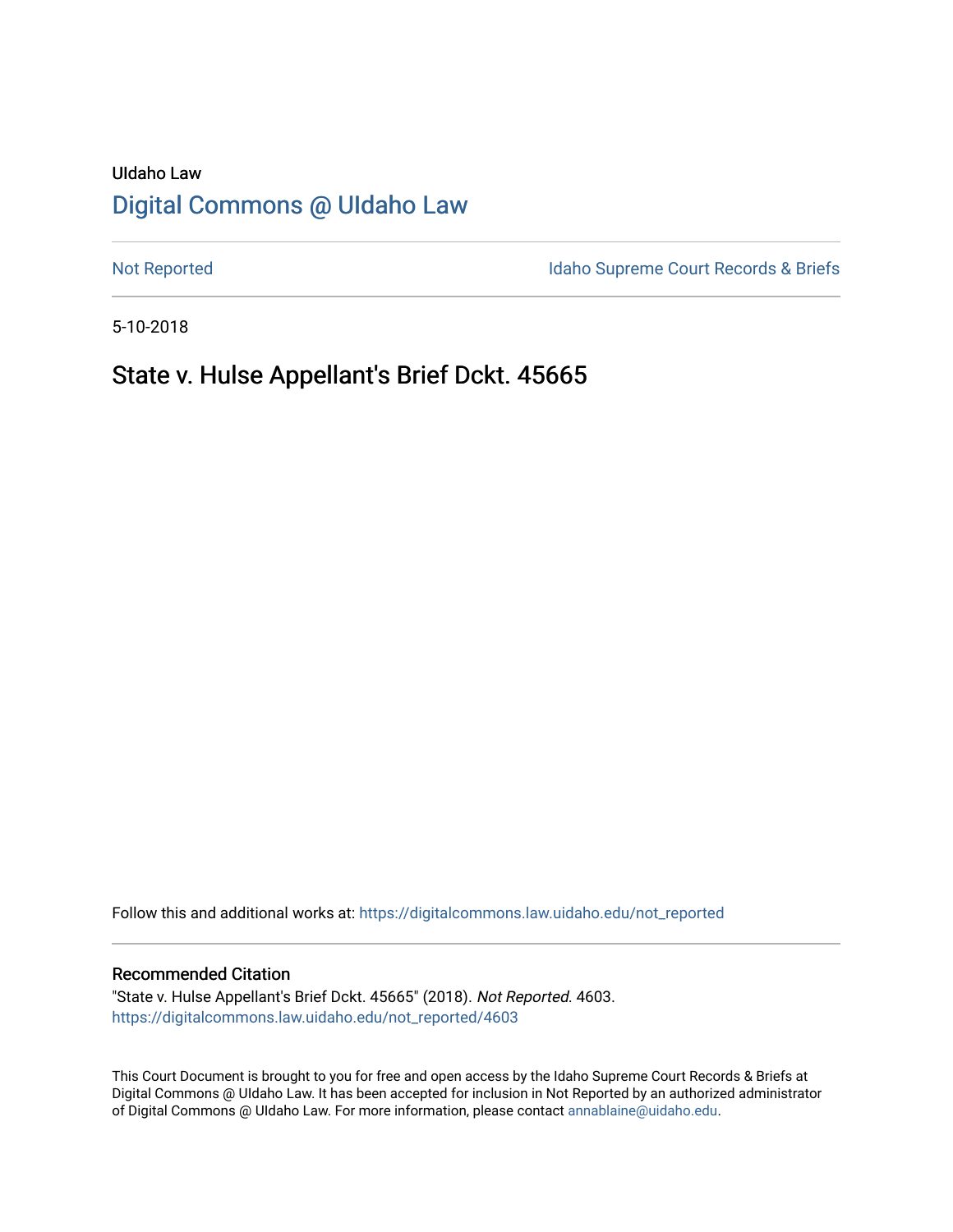ERIC D. FREDERICKSEN State Appellate Public Defender I.S.B. #6555

BRIAN R. DICKSON Deputy State Appellate Public Defender I.S.B. #8701 322 E. Front Street, Suite 570 Boise, Idaho 83702 Phone: (208) 334-2712 Fax: (208) 334-2985 E-mail: documents@sapd.state.id.us

## IN THE SUPREME COURT OF THE STATE OF IDAHO

| STATE OF IDAHO,       |                                |
|-----------------------|--------------------------------|
| Plaintiff-Respondent, | NO. 45665                      |
| v.                    | GOODING COUNTY NO. CR-2016-368 |
| <b>HARLEY HULSE,</b>  |                                |
| Defendant-Appellant.  | <b>APPELLANT'S BRIEF</b>       |

## STATEMENT OF THE CASE

## Nature of the Case

Harley Hulse contends the district court abused its discretion when it denied his I.C.R. 35 motion for leniency (*hereinafter*, Rule 35 motion) because it did not sufficiently consider the mitigating factors in his case. As such, this Court should vacate the order denying his motion and reduce his sentence as it deems appropriate, or alternatively, remand this case for further proceedings.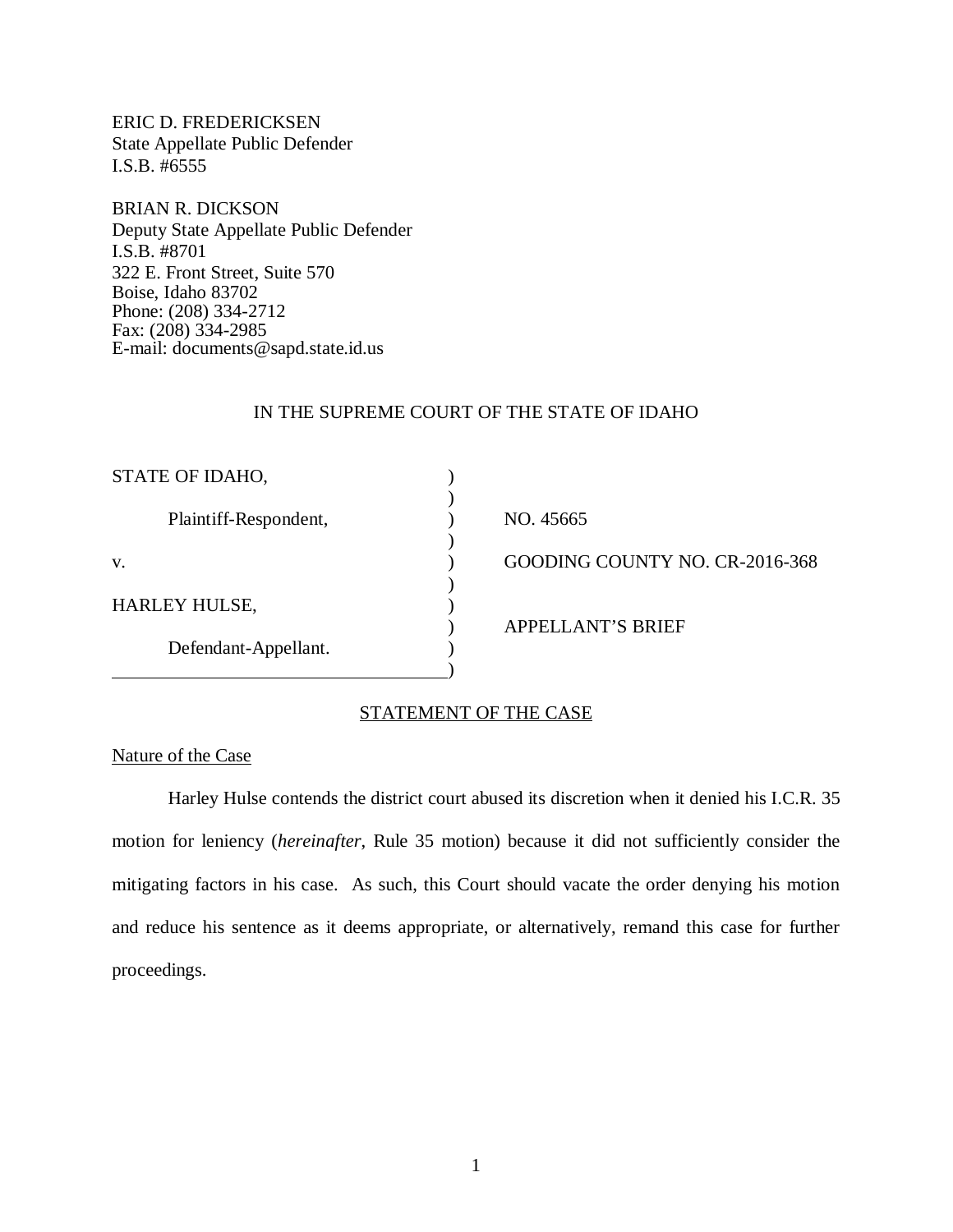#### Statement of the Facts and Course of Proceedings

Pursuant to a plea agreement, Mr. Hulse pled guilty to an amended charge of injury to a child. (R., pp.29-32.) That was his first adult felony conviction, and he was only eighteen years old at the time of sentencing. (Presentence Investigation Report (*hereinafter*, PSI), pp.3, 7-8.) The district court imposed a unified term of eight years, with two years fixed, which it suspended for an eight-year term of probation. (R., pp.41-44.)

Mr. Hulse began that period of probation very motivated to make a change, but that motivation waned over time. (R., p.64.) As a result, he struggled in adhering to the terms of his probation. (*See* R., pp.62-66.) However, he also showed the ability to adjust his behavior in response to such shortcomings. For example, though he was initially discharged from his sex offender treatment program, he was readmitted to that program, and after being readmitted, he was attending and participating regularly and keeping current on his fee payments. (PSI, p.65.) As a result, he was able to make moderate progress in the community treatment program. (PSI, p.65.) Nevertheless, pursuant to a plea agreement, Mr. Hulse admitted several violations of the terms of his probation and the district court ultimately revoked that probation and retained jurisdiction. (R., pp.76, 79-80.)

Mr. Hulse's rider went similarly to his term of probation. He was able to make some good progress in the classes. (PSI, pp.84-88 (containing at least twelve C-Notes praising his efforts and successes in his various classes).) Nevertheless, the rider staff noted that he still struggled in putting those lessons into action. (PSI, p.80.) They also noted several disciplinary issues, including at least one formal DOR. (PSI, pp.79-80.) The rider staff ultimately removed him from the program because of his disciplinary issues. (PSI, pp.79-80; *see also* PSI, p.11 (nothing Mr. Hulse had qualified for special education classes due to the effect his ADHD had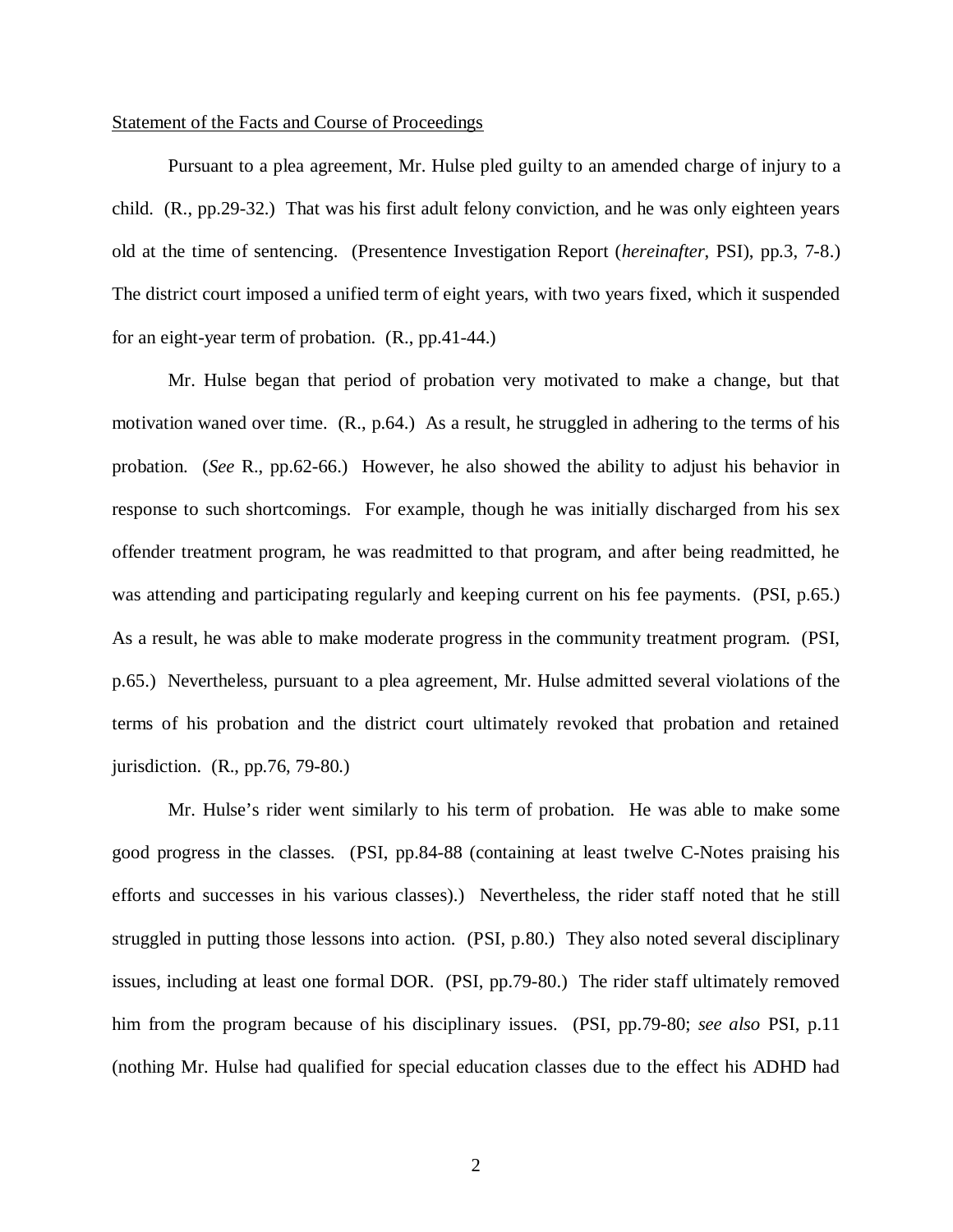on his behavior).) Mr. Hulse indicated he would provide his comments to the court separate from the rider staff's report. (PSI, p.82.) The district court relinquished jurisdiction over him. (R., pp.85-86.)

Mr. Hulse filed a timely Rule 35 motion. (R., p.109.) He attached a letter to that motion in which he offered his explanations regarding his struggles in the rider program, and also identified ways in which he had or could work to address those issues as part of his rehabilitation process, so as to make himself more suitable for a return to the community. (R., pp.111-14.) The district court concluded that his letter did not constitute new or additional information and, alternatively, that it did not constitute a basis to return Mr. Hulse to probation. (*See* R., pp.120-21 (the district court asserting Mr. Hulse's self-assessment was not reliable, but then commending him for the efforts he reported making to address the struggles he had in the rider program).) The district court ultimately determined that the sentence imposed was not excessive in light of the information in this case. (R., p.121.) As a result, it denied Mr. Hulse's Rule 35 motion. (R., p.121.) Mr. Hulse filed a timely notice of appeal. (*See* R., pp.91-93.)

#### ISSUE

Whether the district court abused its discretion when it denied Mr. Hulse's Rule 35 motion.

#### ARGUMENT

#### Whether The District Court Abused Its Discretion When It Denied Mr. Hulse's Rule 35 Motion

A motion to alter an otherwise lawful sentence pursuant to Rule 35 is addressed to the sound discretion of the sentencing court, and is essentially a plea for leniency which may be granted if the sentence originally imposed was unduly severe. *State v. Huffman*, 144 Idaho 201, 203 (2007). A district court abuses its discretion when it fails to perceive the issue as one of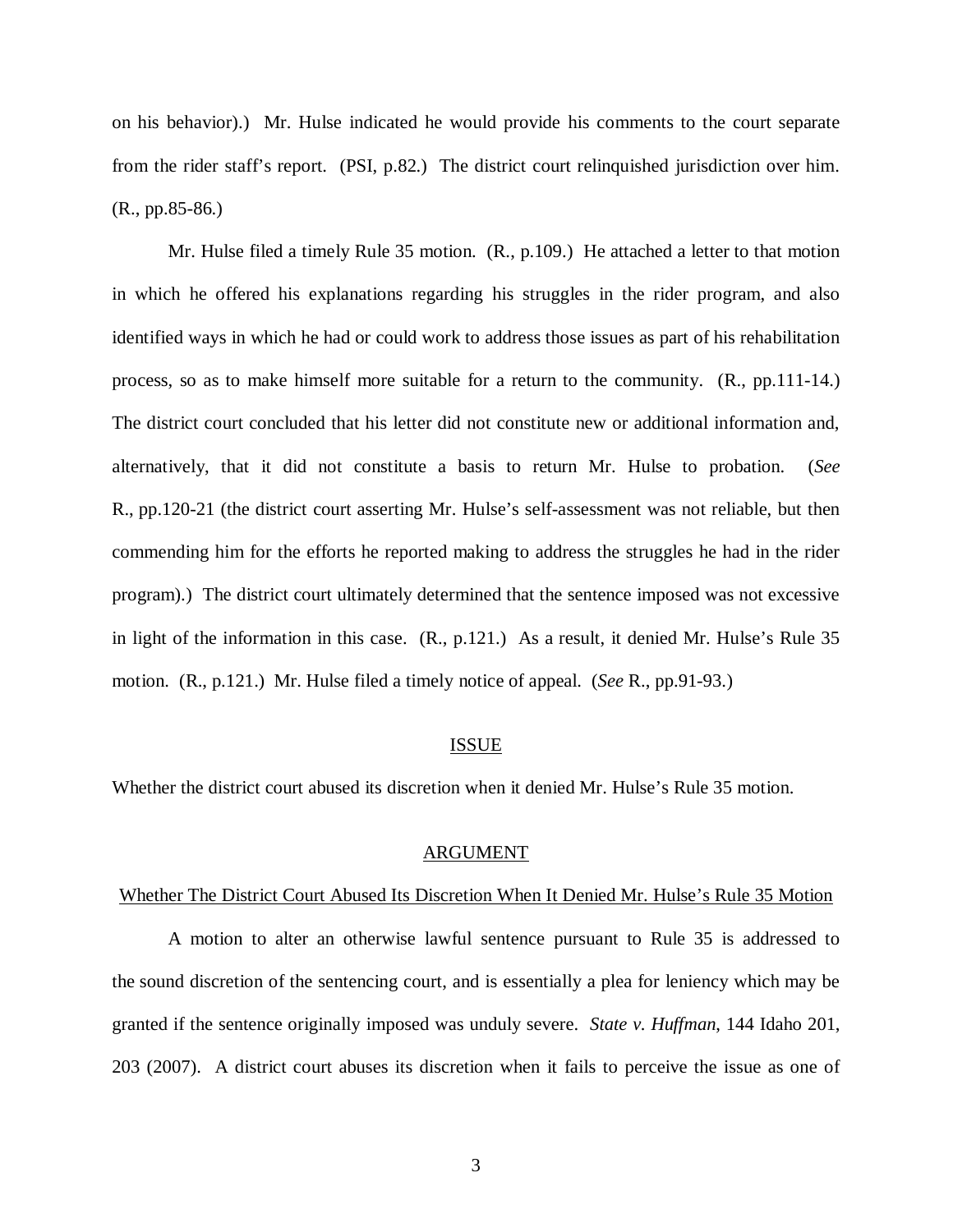discretion, fails to act within the outer boundaries of that discretion or fails to act consistently with applicable legal standards, or fails to reach its decision by an exercise of reason. *State v. Hedger*, 115 Idaho 598, 600 (1989). "The criteria for examining rulings denying the requested leniency are the same as those applied in determining whether the original sentence was reasonable." *State v. Trent*, 125 Idaho 251, 253 (Ct. App. 1994). Therefore, the district court needed to sufficiently consider the recognized sentencing objectives in light of the mitigating factors as they were altered by the new or additional evidence Mr. Hulse presented in support of his motion. *See id*.; *Huffman*, 144 Idaho at 203.

The protection of society is the primary objective the court should consider. *State v. Charboneau*, 124 Idaho 497, 500 (1993). The Idaho Supreme Court has indicated that rehabilitation is the first means the district court should consider to achieve that goal. *See State v. McCoy*, 94 Idaho 236, 240 (1971), *superseded on other grounds as stated in State v. Theil*, 158 Idaho 103 (2015).

In his Rule 35 motion, Mr. Hulse provided the district court with explanations it did not previously have regarding his behavior during the period of retained jurisdiction as well as examples of how he had worked to change his behavior in response to those incidents. (R., pp.111-14; *see* PSI, p.82 (noting Mr. Hulse would provide his statement to the court separate from the rider staff's report).) That new and additional information, when considered alongside all the other mitigating factors in this case, reveals that the sentencing objectives in this case would be best served by reducing the term of Mr. Hulse's sentence. For example, he was making progress, both in the treatment program during the period of probation and his classes during the period of retained jurisdiction. (PSI, p.65 (explaining that after he was re-admitted to the community treatment program, Mr. Hulse had been regularly attending his program and had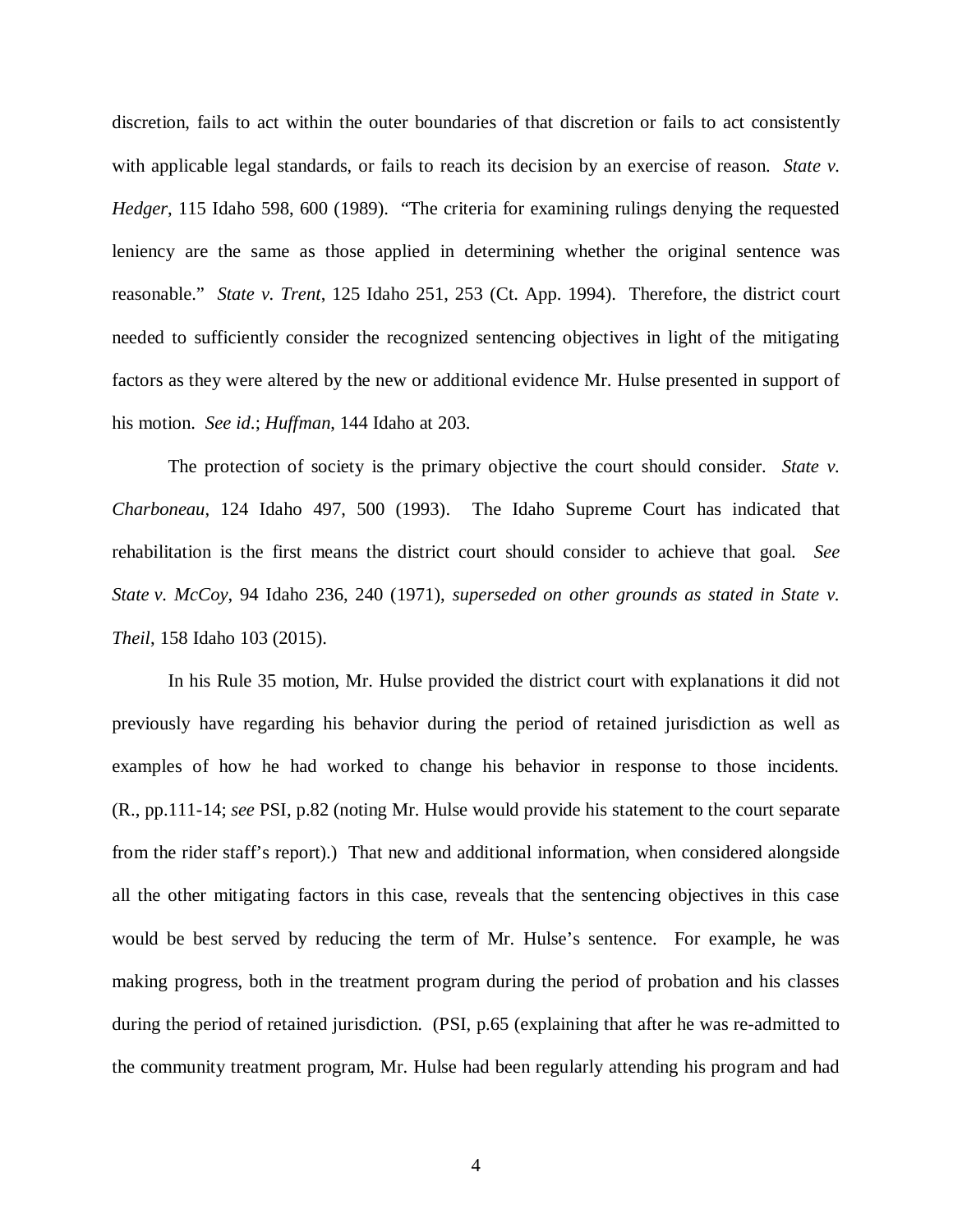made moderate progress in that program); PSI, pp.84-88 (containing at least twleve C-Notes praising Mr. Hulse's efforts and successes in his various classes during the rider); *see also* PSI p.11 (noting that Mr. Hulse qualified for special education classes in school because of the way his ADHD affected him).)

The new or additional information reaffirmed that Mr. Hulse was able to identify ways to improve his behavioral issues and act on those points. (*See* R., p.121 (the district court commending his efforts in those regards).) As such, a sufficient consideration of the mitigating factors in this case reveals that the district court should have reduced the term of his sentence in order to encourage Mr. Hulse's continued efforts in that regard. That would best serve the goals of sentencing, especially since, given his young age and short criminal record, that sort of rehabilitation is likely. *See, e.g., State v. Dunnagan*, 101 Idaho 125, 126 (1980) (explaining that younger offenders should be treated more leniently because he is still maturing, and still able to become a productive member of society); *McCoy*, 94 Idaho at 240 ("We recognize that rehabilitation, particularly of first offenders, should usually be the initial consideration in the imposition of the criminal sanction."). As such, the district court abused its discretion by not reducing Mr. Hulse's sentence pursuant to his Rule 35 motion.

### **CONCLUSION**

Mr. Hulse respectfully requests this Court vacate the order denying his Rule 35 motion and reduce his sentence as it deems appropriate, or alternatively, remand this case for further proceedings.

DATED this 10<sup>th</sup> day of May, 2018.

 $\frac{1}{s}$  /s/ $\frac{1}{s}$ BRIAN R. DICKSON Deputy State Appellate Public Defender